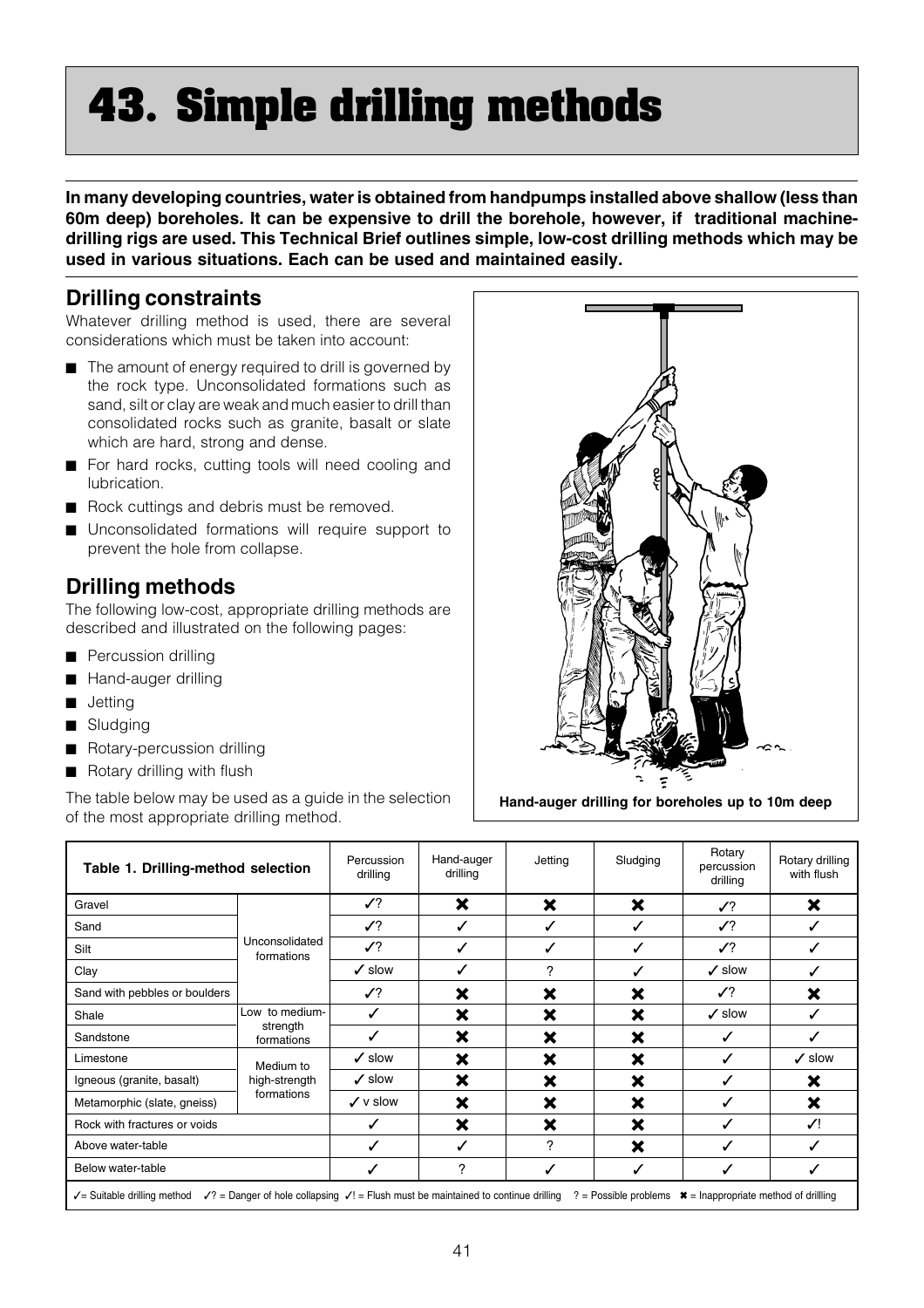# **Simple drilling methods**

**Method:** The lifting and dropping of a heavy (50kg+) cutting tool will chip and excavate material from a hole. This drilling method has been used in China for over 3000 years. The tool can be fixed to rigid drill-rods, or to a rope or cable. With a mechanical winch, depths of hundreds of metres can be reached.



### **Advantages of percussion drilling:**

- Simple to operate and maintain.
- Suitable for a wide variety of rocks.
- Operation is possible above and below the water-table.
- It is possible to drill to considerable depths.

## **Disadvantages of percussion drilling:**

- Slow, compared with other methods.
- Equipment can be heavy.
- Problems can occur with unstable rock formations.
- Water is needed for dry holes to help remove cuttings.

# **Percussion drilling Hand-auger drilling**

**Method:** The cutting tool (known as the auger head) is rotated to cut into the ground, and then withdrawn to remove excavated material. The procedure is repeated until the required depth is reached. Note: This method is only suitable for unconsolidated deposits.



#### **Advantages of hand-auger drilling:**

- Inexpensive.
- Simple to operate and maintain.

#### **Disadvantages of hand-auger drilling:**

- Slow, compared with other methods.
- Equipment can be heavy.
- Problems can occur with unstable rock formations.
- Water is needed for dry holes.

#### **Useful contacts:**

Van Reekum Materials b.v., 115 Kanaal Noord, PO Box 98, AB Apeldoorn, The Netherlands. Tel: +31 555 335466 Fax: +31 555 313335

V & W Engineering Ltd. (Vonder Rig), PO Box 131, Harare, Zimbabwe. Tel: +263 4 64365/63417 Fax: +263 4 64365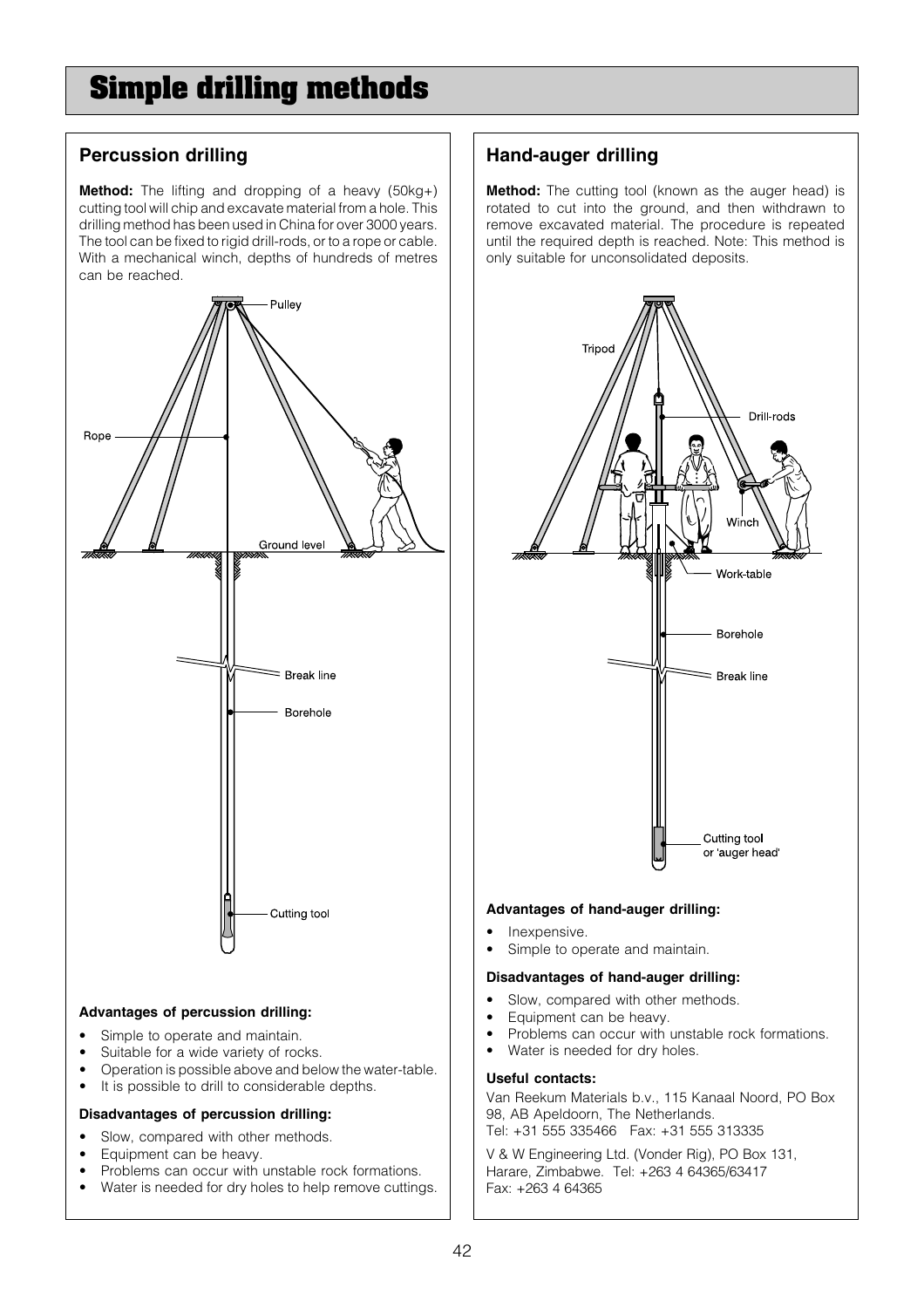# **Simple drilling methods**

## **Jetting**

**Method:** Water is pumped down the centre of the drill-rods, emerging as a jet. It then returns up the borehole or drill-pipe bringing with it cuttings and debris. The washing and cutting of the formation is helped by rotation, and by the up-and-down motion of the drill-string. A foot-powered treadle pump or a small internal-combustion pump are equally suitable.



# **Sludging (reverse jetting)**

**Method:** This method has been developed and used extensively in Bangladesh. A hollow pipe of bamboo or steel is moved up and down in the borehole while a one-way valve – your hand can be used to improvise successfully – provides a pumping action. Water flows down the borehole annulus (ring) and back up the drillpipe, bringing debris with it. A small reservoir is needed at the top of the borehole for recirculation. Simple teeth at the bottom of the drill-pipe, preferably made of metal, help cutting efficiency.

# Water recirculates Supporting  $frame$ Bamboo pole

#### **Advantages of sludging:**

• The equipment can be made from local. low-cost materials, and is simple to use.

## **Disadvantages of sludging:**

- Water is required for pumping.
- Suitable for unconsolidated rocks only.
- Boulders can prevent further drilling.